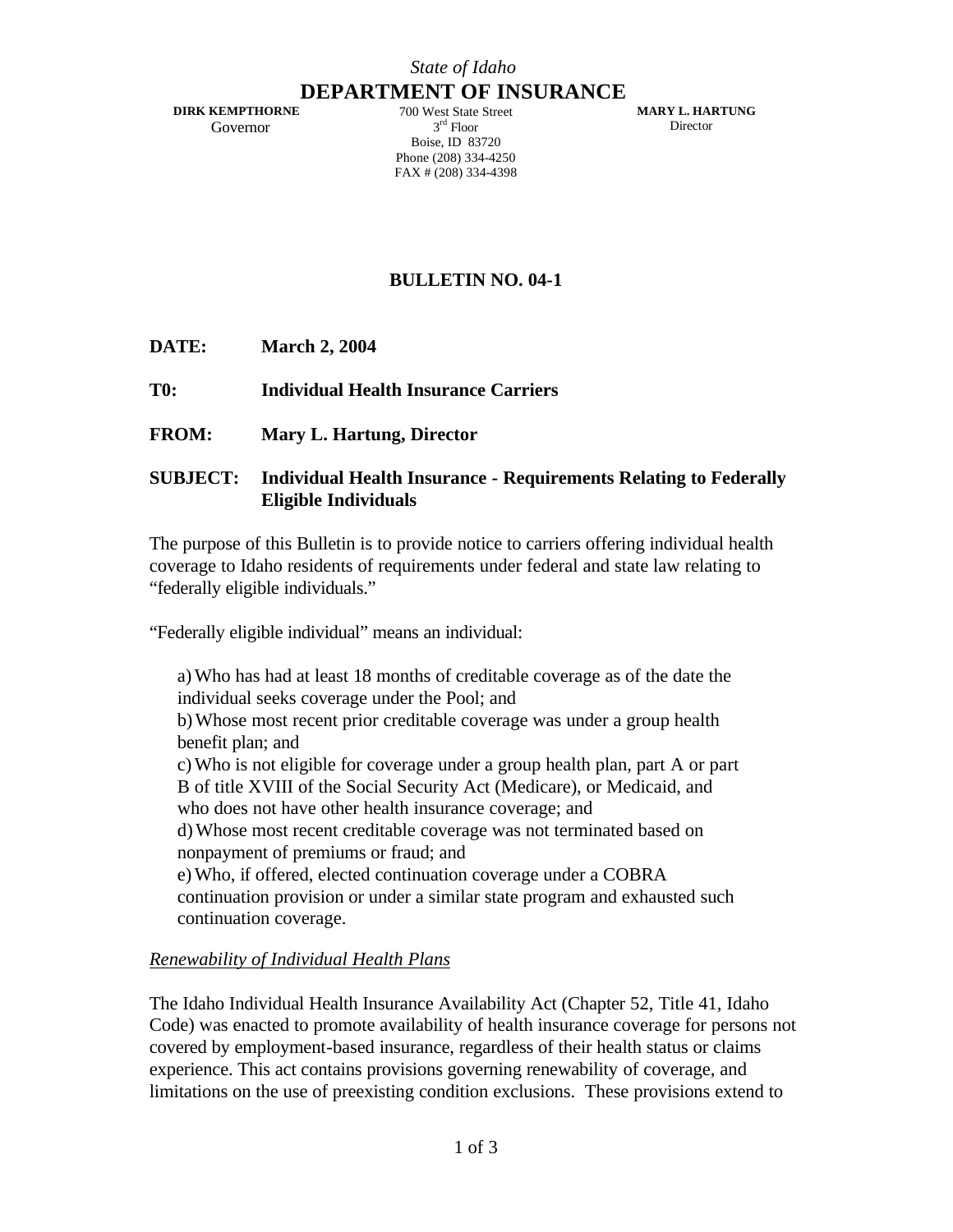all federally eligible individuals; except no preexisting condition exclusion may be applied to federally eligible individuals.

### *Identifying Federally Eligible Individuals and Providing Notice at Time of Application*

The federal agency Centers for Medicare and Medicaid Services (CMS) has informed the Idaho Department of Insurance that federal law requires individual carriers to ensure that all federally eligible individuals are identified during the application process. To comply with this requirement, all application forms used by individual carriers must solicit information that will allow the carrier to identify federally eligible individuals by including questions about the applicant's prior coverage history. Individual carriers are responsible for providing proper training to their agents to assure that federally eligible individuals are identified at the time of application for health insurance coverage. In addition, carriers must assure that federally eligible individuals are advised of and understand the protections that are available to them under the federal Health Insurance Portability and Accountability Act (HIPAA). To meet this requirement, all federally eligible individuals must be clearly informed, *prior to completing the application form,* that they are eligible for coverage under Idaho's Individual High Risk Reinsurance Pool benefit plans*.* Federally eligible individuals must be offered the Individual High Risk Pool plans along with any other types of coverage that may be available to them.

#### *Universal Application Form*

The Idaho Individual High Risk Reinsurance Pool Board has developed a Universal Application that includes information for identifying federally eligible individuals, various forms of creditable coverage, and other benefit protections for federally eligible individuals. The Universal Application can be obtained by contacting the Individual High Risk Reinsurance Pool Administrator at (208) 344-7900 ext. 3177, or from the Department's web page at www.doi.state.id.us. If an individual carrier intends to use the Universal Application, the carrier must file notice of its intent with the Department's Policy Rates and Forms Section. For information regarding this filing, contact the Department of Insurance at (208) 334-4250.

#### *Preexisting Condition Limitations*

Idaho Code § 41-5208 (3) identifies standards governing preexisting condition limitations for individual health insurance policies. By this Bulletin, the Department is providing notice to all carriers that no preexisting condition exclusion or limitation period may be applied to federally eligible individuals. A "preexisting condition exclusion" is a limitation or exclusion of benefits relating to a condition based on the fact that the condition was present before the first day of coverage, whether or not any medical advice, diagnosis, care, or treatment was recommended or received before that day.